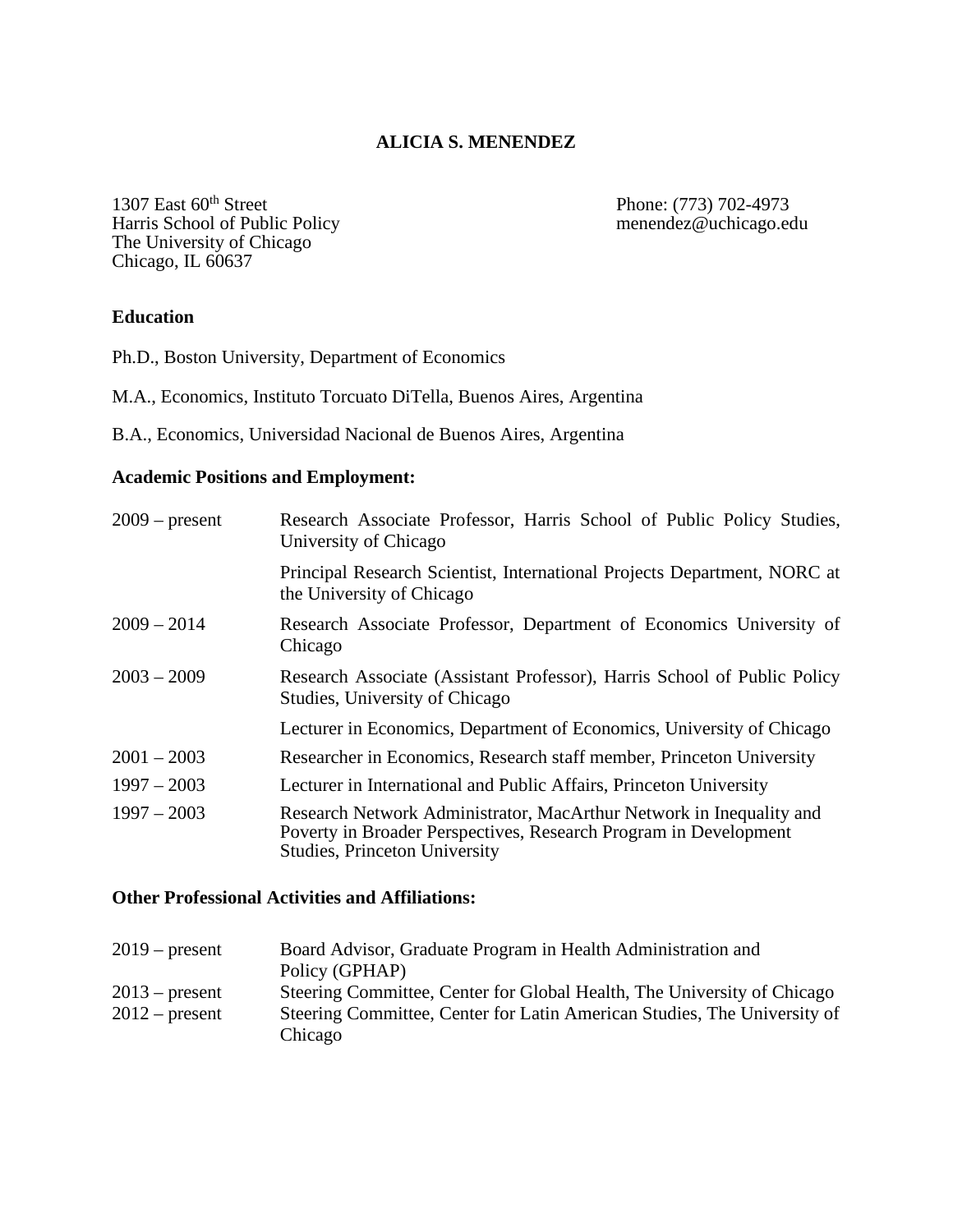| $2011$ – present  | Executive committee member, Center for Interdisciplinary Inquiry $\&$<br>Innovation in Sexual and Reproductive Health (Ci3), The University of<br>Chicago                   |
|-------------------|-----------------------------------------------------------------------------------------------------------------------------------------------------------------------------|
| $2008$ – present  | Affiliate, South African Labour Development Research Unit, SALDRU,<br>University of Cape Town                                                                               |
| $2008$ – present  | Faculty Affiliate, Population Research Center, at NORC & The University<br>of Chicago                                                                                       |
| $2007$ – present  | Faculty Affiliate, Center for Human Potential and Public Policy, Harris<br>School of Public Policy Studies, The University of Chicago                                       |
| $2004 - 2010$     | Steering Committee, Center for Latin American Studies, The University of<br>Chicago                                                                                         |
| $2003$ – present  | Faculty Affiliate, Center for Latin American Studies, The University of<br>Chicago                                                                                          |
| $2003$ – present  | Visiting Scientist, Africa Centre for Health and Population Studies, South<br>Africa                                                                                        |
| <b>Other Work</b> |                                                                                                                                                                             |
| $2003 - 2004$     | Consultant United Nations Program for Development (UNDP) – Poverty<br>and Migration Survey, Mongolia                                                                        |
| $1994 - 1996$     | Research Assistant, Harvard Institute of International Development,<br><b>Harvard University</b>                                                                            |
| 1991              | Consultant, United Nations Program for Development (UNDP)-Secretary<br>of Agriculture and Cattle, Argentina. Project: Study for the<br><b>Implementation of Tax Reforms</b> |
| $1989 - 1991$     | Junior Economist, Institute for Economic Research, Economic<br>General Confederation, Argentina                                                                             |
| 1989              | Junior Economist, Regional Project ILPES/UNDP, United Nations-<br>Institute for Economic Research, Economic General Confederation,<br>Argentina                             |

# **Selected Publications**

"Using Body Mapping to Explore Gender With Adolescents in Uttar Pradesh" (forthcoming) *Journal of Youth Studies*,<https://doi.org/10.1080/13676261.2022.2039600> (with McCammon, Bansal, & Gilliam)

["Using SMS to improve early reading skills: evidence from Zambia" \(2021\)](https://appam.confex.com/appam/2017/webprogram/Paper22699.html) *Education Economics* <https://doi.org/10.1080/09645292.2021.1988518> (with A. Ome)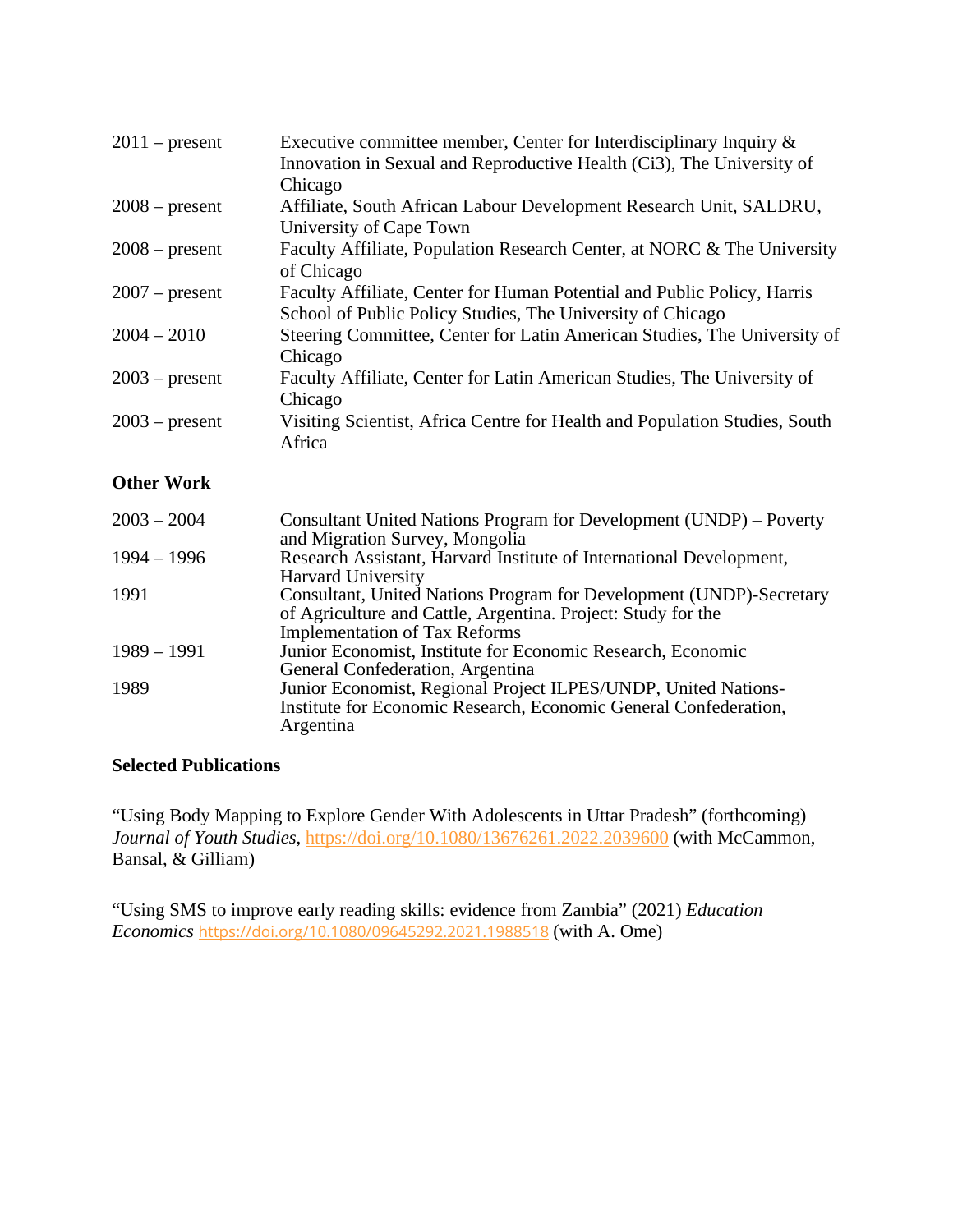"Benchmarking oral reading fluency in the early grades in Nguni languages", 2021*, International Journal of Educational Development*, [Volume 84](https://www.sciencedirect.com/journal/international-journal-of-educational-development/vol/84/suppl/C) (with Ardington, Wills, Pretorius, and Mohohlwane) <https://doi.org/10.1016/j.ijedudev.2021.102433>

"Exploring young women's menstruation-related challenges in Uttar Pradesh, India, using the socio-ecological framework", 2020 *Sexual and Reproductive Health Matters,* 28:1, DOI: [10.1080/26410397.2020.1749342](https://doi.org/10.1080/26410397.2020.1749342) (with McCammon, Bansal, Hebert, Yan, & Gilliam)

"Understanding young women's experiences of gender inequality in Lucknow, Uttar Pradesh through story", 2019*, International Journal of Adolescence and Youth* (with. Hebert, Bansal, Lee, Yan, Akinola, Rhyne, and Gilliam)

["Trapped: Young Women in Urban Uttar Pradesh Reflect on Their Mobility"](javascript:void(0)), 2018, *Journal of Adolescent Health 62 (2), S8* (with Hebert, Bansal, Yan, Rhyne, Seth, Shukla & Gilliam)

"Improving teaching quality through training: Evidence from the Caucasus" September 2017, *Economics of Education Review,* (with A. Ome and E. Lee)

" [The role of gender-based discrimination in shaping young men's and women's experience with](javascript:void(0))  adolescence in [Uttar Pradesh, India"](javascript:void(0)) (2017) *Contraception 96 (4), 306* (with Bansal, Hebert, Yan, Rhyne, Seth, Shukla & Gilliam)

"Social protection and labour market outcomes of youth in South Africa", *Industrial and Labor Relations*, March 2016 69: 455-470, (with C. Ardington, T. Barnighausen, and A. Case)

"Early childbearing, human capital attainment and mortality risk," 2015, *Economic Development and Cultural Change*, Vol. 63, No. 2, pp. 281-317 (with Cally Ardington, and Tinofa Mutevedzi)

"The economic consequences of AIDS mortality in South Africa" 2014, *Journal of Development Economics* 111, 48-60 (with C. Ardington, T. Barnighausen, and A. Case)

"The Puzzling Effects of Delaying Schooling on Canadian Wages," 2014, *Canadian Public Policy,* 40(3), September (with Ana Ferrer) -- *Winner of the John Vanderkamp Prize for the best paper published in the Canadian Public Policy/Analyse de Politiques in 2014*

"Paying the Piper: The High Cost of Funerals in South Africa," 2013, *Economic Development and Cultural Change*, October, 62:1 (with A. Case, A. Garrib and A. Olgiati)

"From Intervention to Invitation: Reshaping Adolescent Sexual Health through Storytelling & Games," *African Journal of Reproductive Health, June 2012,* 16[2]: 189-196 (with M. Gilliam, S. Orzalli, S. Heathcock, E. Sutherland, P. Jagoda, O. Ojengbede)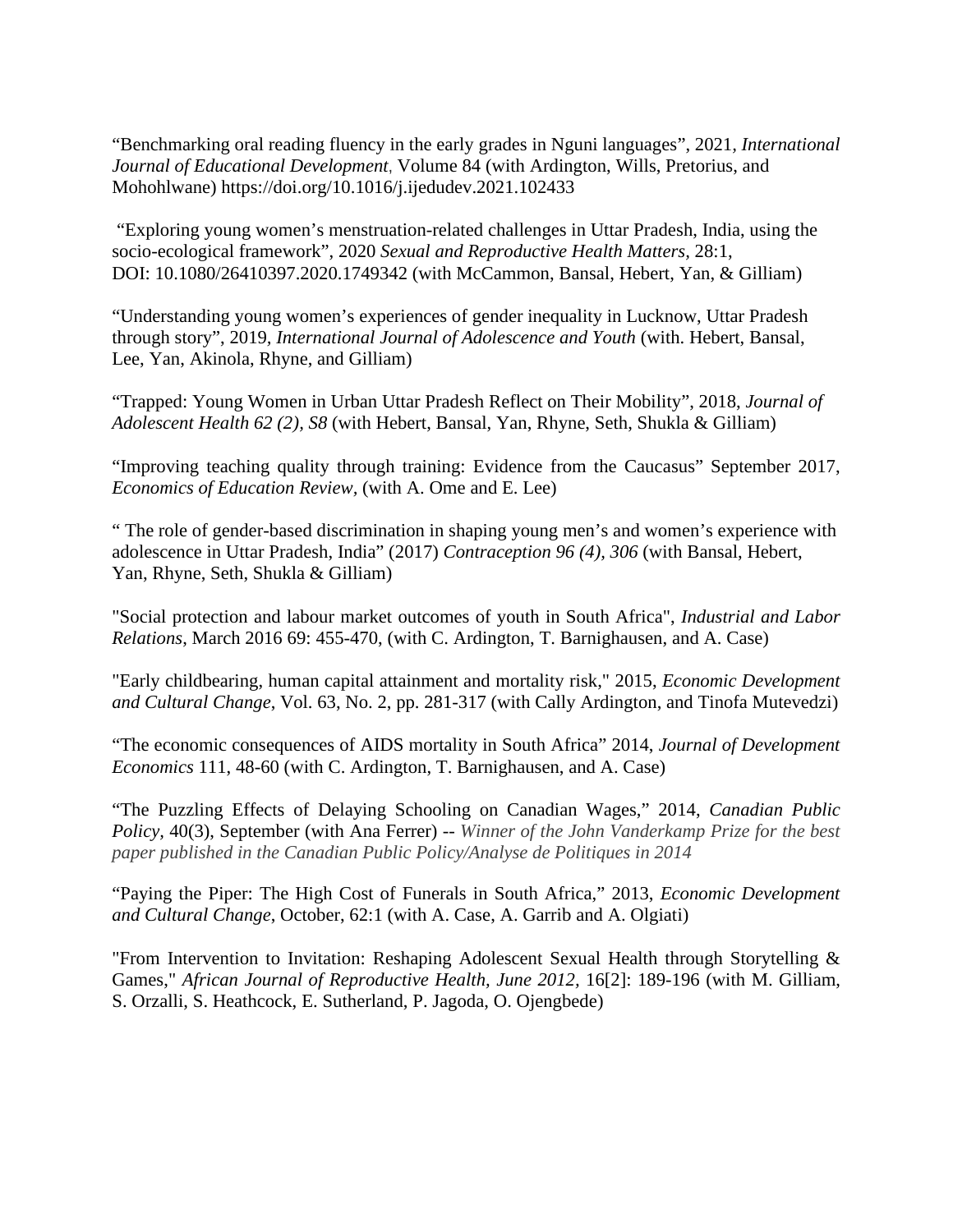"Fertility Changes in Latin America in Periods of Economic Uncertainty," *Population Studies*, Volume 65, Issue1, March 2011, pages 37-56 (with Alicia Adsera)

"Requiescat in Pace? The Consequences of High Priced Funerals in South Africa," 2011, *in Explorations in the Economics of Aging, University of Chicago Press, D. Wise (ed.)* (with Anne Case)

"Sex Differences in Obesity in Poor Countries: Evidence from South Africa," 2009, *Economics and Human Biology*, Volume 7, Issue 3, (with Anne Case)

"The impact of AIDS on intergenerational transfers in South Africa: Evidence from the Cape Area Panel Study," 2010, *Research on Aging,* Volume 32, No. 1 (with Ardington, Case, Islam, Lam, Leibbrandt, and Olgiati)

"Does Money Empower the Elderly? Evidence from the Agincourt Demographic Surveillance Area," 2007, *Scandinavian Journal of Public Health*, Volume 35, Issue S69, pages 157 - 164 (with Anne Case)

"Why Have Urban Poverty and Income Inequality Increased So Much? Argentina 1991- 2001," 2006, *Economic Development and Cultural Change*, Volume 55, Number 1, (with M. Gonzalez Rozada)

"Medical Compliance and Income-Health Gradients," 2004, *American Economic Review,* (with A. Case and I. LeRoux)

"Public University in Argentina: Subsidizing the Rich?" 2002, *Economics of Education Review*, Vol. 21/4 pp 343-353, (with M. Gonzalez Rozada)

"Subsidies in Argentina," 2001, *International Higher Education*, No. 22, (with M. Gonzalez Rozada)

"Wage Differentials and Trade in Argentina," (with M. Gonzalez Rozada and D. Robbins) in Cardenas, M. (ed.), *The Effects of Structural Reforms in Labor Markets and Income Distribution,* 1997

"*Alternatives to Growth with Equity*," in contribution with Growth and Equity Foundation, Institute of Economic Research. Crecer Foundation Editorial, Buenos Aires, Argentina. 1992 (In Spanish)

"Economic Integration, beyond Commercial Trade", with Alejandra Anastasi, in *La Economia Latinoamericana* - Raúl Prebisch Foundation, Tesis Editorial, Buenos Aires, 1988. (In Spanish).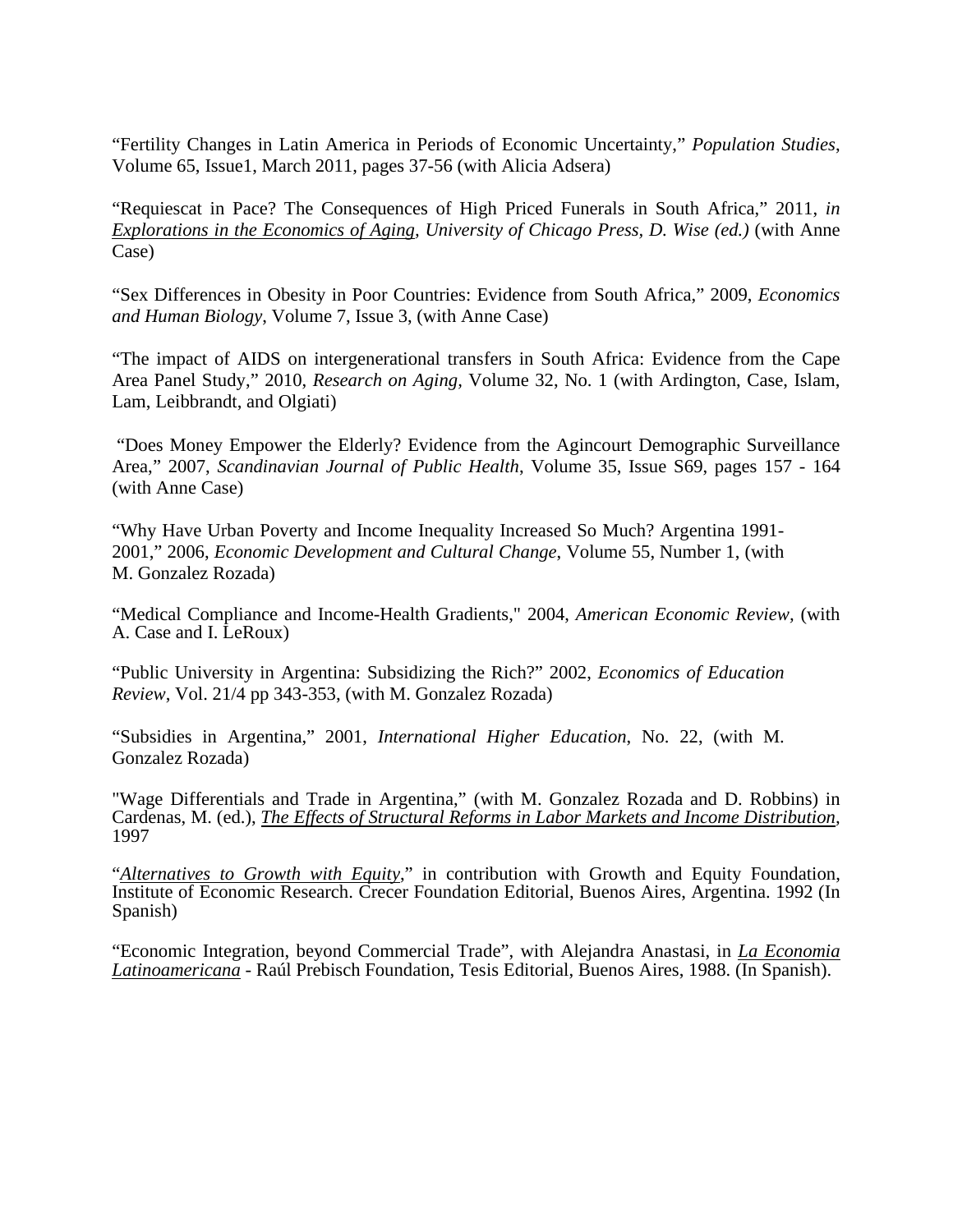## **Selected Working and Submitted Research Papers**

["Attrition in Randomized Control Trails: Evidence from Early Education Interventions in Sub-](https://www.norc.org/PDFs/Working%20Paper%20Series/WPS_OAM_2021.02.pdf)[Saharan Africa.",2021,](https://www.norc.org/PDFs/Working%20Paper%20Series/WPS_OAM_2021.02.pdf) NORC WORKING PAPER SERIES, WP-2021.02. Chicago: NORC at the University of Chicago (with Ome, A. and Ardington, C)

["Evaluation of the Accelerated Quality Education for Liberian Children Activity \(AQE\).",](https://pdf.usaid.gov/pdf_docs/PA00Z648.pdf) 2021. Chicago: NORC at the University of Chicago. USAID (with Ome, A., Zimmerman, C., Wallach, J., Taha, N., Iyer, M. and Toe, N.)

"Technical Report: Benchmarking early grade reading skills in Nguni languages.", 2020 Stellenbosch: ReSEP, Stellenbosch University. Cape Town: SALDRU, University of Cape Town. Chicago: NORC at the University of Chicago. Pretoria: Department of Basic Education (with Ardington, Wills, Pretorius, Deghaye, Mohohlwane, Mtsatse, & Van der Berg)

"Summary Report: Benchmarking early grade reading skills in Nguni languages.", 2020 Stellenbosch: ReSEP, Stellenbosch University. Cape Town: SALDRU, University of Cape Town. Chicago: NORC at the University of Chicago. Pretoria: Department of Basic Education (with Ardington, Wills, Pretorius, Deghaye, Mohohlwane, Mtsatse, & Van der Berg)

"Uganda Performance and Impact Evaluation for Literacy Achievement and Retention Activity (LARA) Midterm impact and final performance evaluation report" 2020, NORC at The University of Chicago. USAID (with R. Nayyar-Stone, I. Rojas, C. Fierros, Schulte, M.C L. Onyango, and S. Downey)

"Retention and Attendance Data Report", 2020. NORC at the University of Chicago. USAID (with Rojas I and R. Nayyar-Stone)

"USAID/Uganda School Health and Reading Program (SHRP): Result 1 School Level Interventions. Impact Evaluation-Final Report", 2017, NORC at the University of Chicago. USAID

"Revisiting the 'crisis' in teen births: What is the impact of teen births on young mothers and their babies" (2016) Policy Brief, SALDRU University of Cape Town (with Branson, Lam, Ardington, and Leibbrandt),

"Accelerated Education Programs in Crisis and Conflict: Building Evidence and Learning", 2016 (with A. Ramesh, P. Baxter and L. North), USAID/NORC at The University of Chicago

"Fertility and mother's labour market behaviour: Evidence from the 2011 South African Census" (2015), SALDRU WP No. 149. Cape Town: SALDRU, University of Cape Town (with C. Ardington, D. Lam and M. Leibbrandt)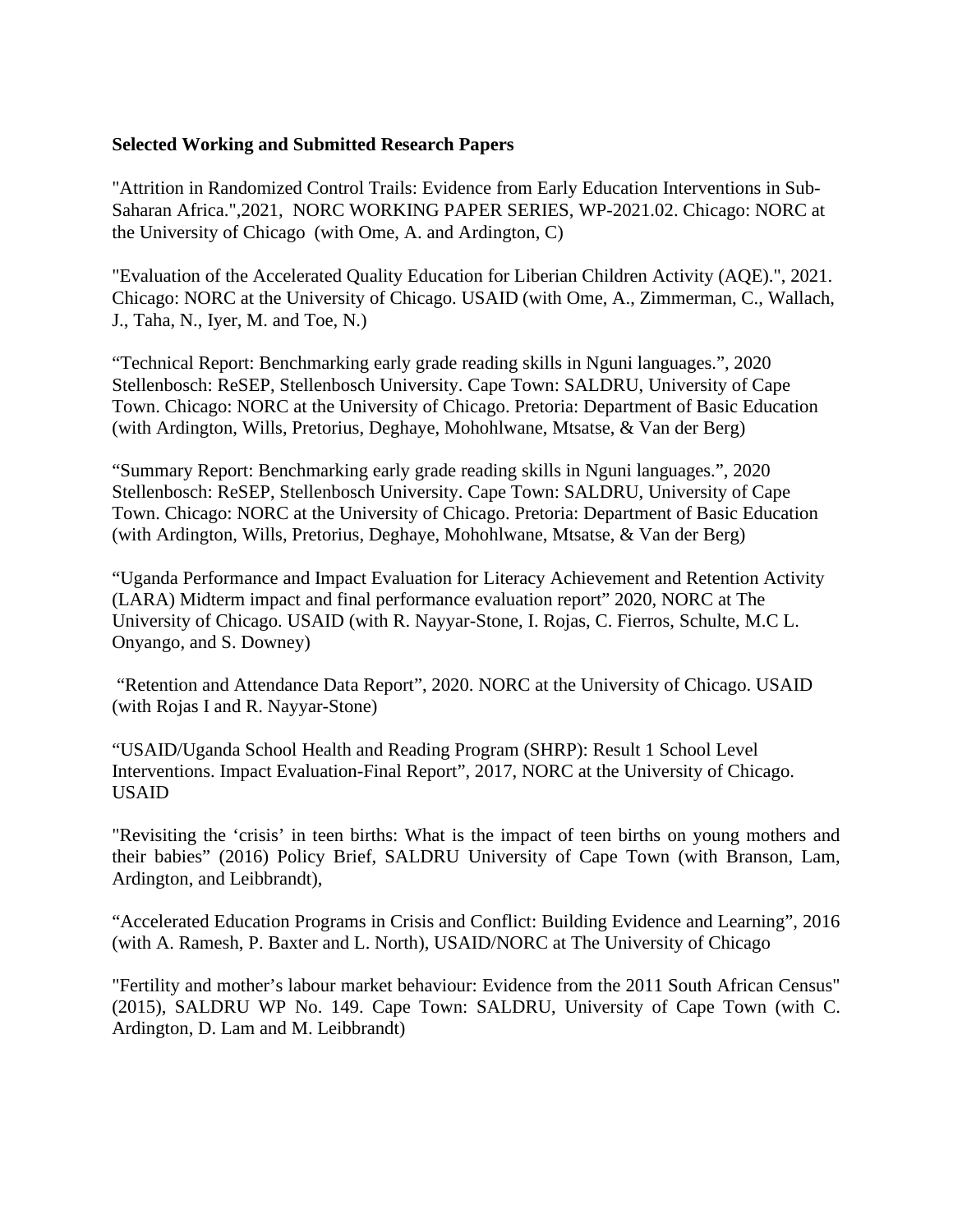"Parental and Community Involvement in Education. A Literature Review", February 2015, NORC at the University of Chicago. USAID (with Y. Cao, A. Ramesh and V. Dayaratna)

"Incentives Systems in Education, Literature Review," May 2014, NORC at the University of Chicago. USAID (with A. Ome and V. Le)

"The Cape Area Panel Study: Overview and Technical Documentation of Waves 1-2-3- 4," October 2008, University of Cape Town (with Lam, Ardington, Branson, Case, Leibbrandt, Seekings and Sparks)

"Health Seeking Behavior in Northern KwaZulu-Natal," Harris School Working Paper Series, No. 05.04, April 2005 (with Anne Case and Cally Ardington)

"The Effect of Unemployment on Labor Earnings Inequality: Argentina in the Nineties," RPDS Working Paper 193, January 2000 (with Martin Gonzalez Rozada)

"Análisis de Extraedad y Abandono Escolar en el Gran Buenos Aires, Córdoba y Mendoza en 1998," (with Martin Gonzalez Rozada), FADE Working Paper, November 1999, (In Spanish)

"Wage Dispersion and Inflation: Some Empirical Evidence," mimeo, June 1999

"Relative Wages and Inflation: Argentina 1974-1993," mimeo, January 1999

"Real Aggregate Wages and Compositional Bias," mimeo, December 1997

"Public Sector Retrenchment and Efficient Compensation Schemes: Argentinean Voluntary Separation Program," (with D. Robbins and M. Gonzalez Rozada), November 1997

### **Program Evaluations and Data Collection -- Selected Experience**

*USAID-Multiple Countries, Reading and Access Evaluation 2014-2022.* This large-scale project involves evaluation of multiple programs in several countries. Interventions to be evaluated focus on early reading and access to education in areas of conflict or crisis. Dr. Menendez serves as the Principal Investigator and Evaluation Expert for the projects and therefore oversees technical and methodological aspects of the evaluations. Evaluations in Zambia, Ethiopia, Nepal, South Africa, Kenya, Liberia, Tanzania, Peru, Morocco, Guatemala, Senegal, Pakistan and Malawi. Research work on Incentives in Education, Parental and Community Involvement in Education, and Alternative Learning Programs. Role: PI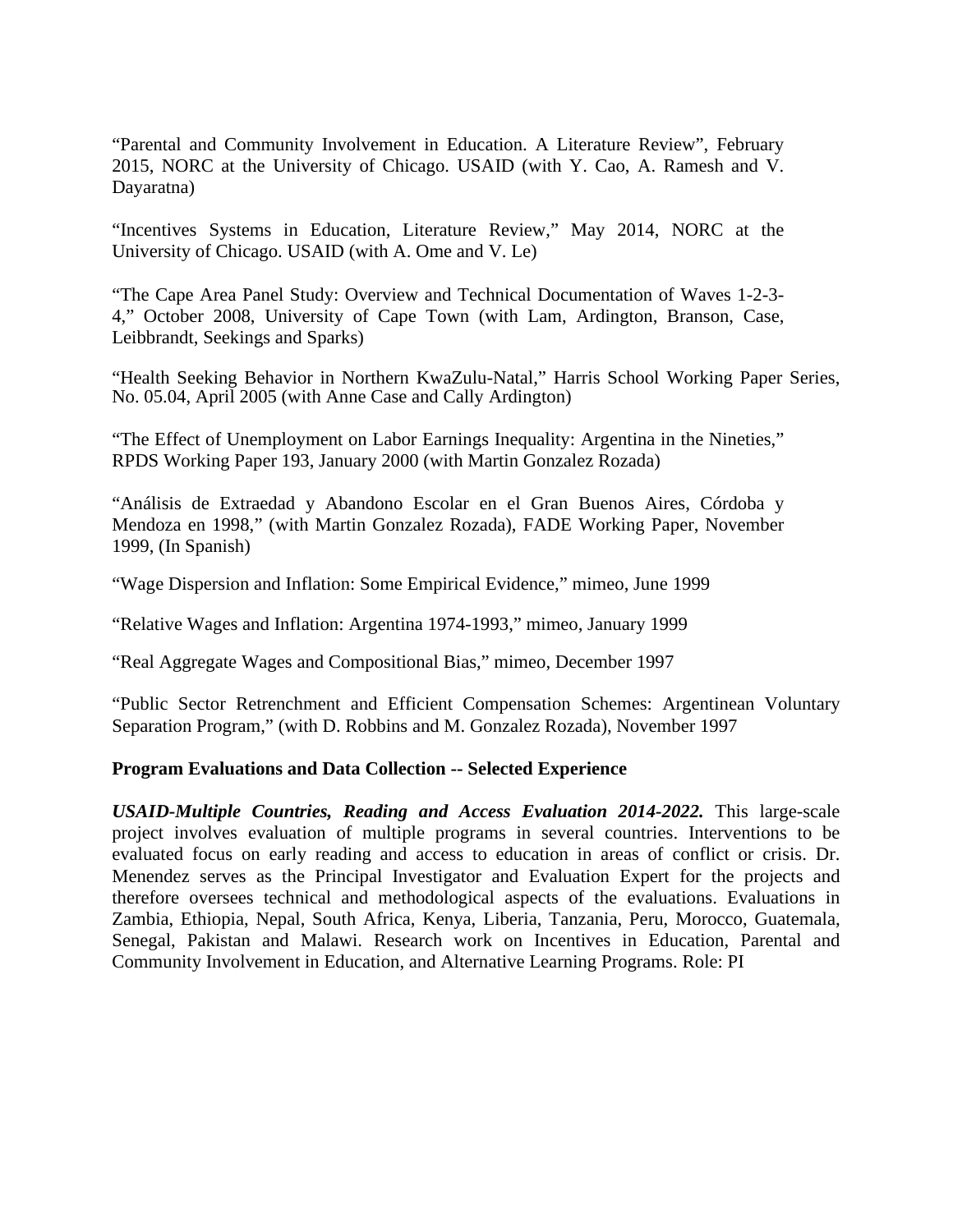*IDP Foundation, Impact Evaluation Sesame Workshop's Techniques for Effective Teaching Project in Ghana, 2017-2021.* The Ghana Sesame Workshop's (SW) Techniques for Effective Teaching (TFET) program is supported by the IDP Foundation, Inc. (IDPF) and will be implemented in low-fee private schools in the IDP Rising Schools Program in Ghana. NORC is conducting impact evaluation focusing on Kindergarten and Primary 2 learners, and teachers. In addition, NORC is assessing quality of training implementation and utilization of new teaching techniques. Role: Senior Evaluation Advisor.

*USAID/Uganda Performance and Impact Evaluation of Literacy Achievement and Retention Activity, 2016-2021.* The Literacy Achievement and Retention Activity (LARA) in Uganda is supported by USAID and focuses on Early Grade Reading and School Related Gender Based Violence (SRGBV) in primary institutions. Dr. Menendez serves as the Evaluation Specialist and Impact Evaluation Lead and leads the team in defining appropriate performance and impact evaluation methodologies and data collection tools for the LARA evaluations, and oversees all methodological aspects of the impact evaluation, taking primary responsibility for all related design, implementation, and analysis tasks. **Role**: Evaluation Specialist and Impact Evaluation Lead.

*Gates Foundation, India, Digital storytelling to empower youth and engender change in Uttar Pradesh. 2015-2021* The project seeks to address disparities in family planning outcomes for youth ages 15-24 by accelerating learning on gender inequalities, identifying avenues for intervention, and implementing and evaluating solutions. The focus is adolescent sexual and reproductive health outcomes, which are defined as both contraceptive services and the proximal and distal determinants of their delivery and uptake. Role: Evaluation lead and co-PI.

*USAID-Republic of Georgia, Georgia Primary Education (G-PriEd) 2014-2016.* Dr. Menendez served in the capacity of a senior advisor to the project, providing methodological guidance in all aspects of the impact evaluation. She worked closely with the Principal Investigator in developing the most rigorous analytic methodologies to address research questions of interest and guiding the impact analysis. Role: Senior Evaluation Advisor

*USAID/Uganda Performance and Impact Evaluation of the School Health and Reading Project, 2012-2017.* The School Health and Reading Program (SHRP) in Uganda is supported by USAID and focuses on Early Grade Reading and HIV and AIDS education in primary and post primary institutions. NORC is conducting impact and performance evaluations of SHRP Project using the most rigorous experimental and quasi-experimental methods and best practices. Dr. Menendez serves as the Chief of Party and Evaluation Expert in this project and she is responsible for technical and methodological leadership and oversight of all evaluation activities, including the design of a mixed-method impact evaluation, sampling, oversight of data collection activities, and analysis. Role: Chief of Party

*MCC Ghana Impact Evaluation Services, 2010-2015.* MCC has contracted with NORC to assess the impact of up to five activities under the MCC Program in Ghana. These activities include post-harvest infrastructure, irrigation, and credit activities under the program's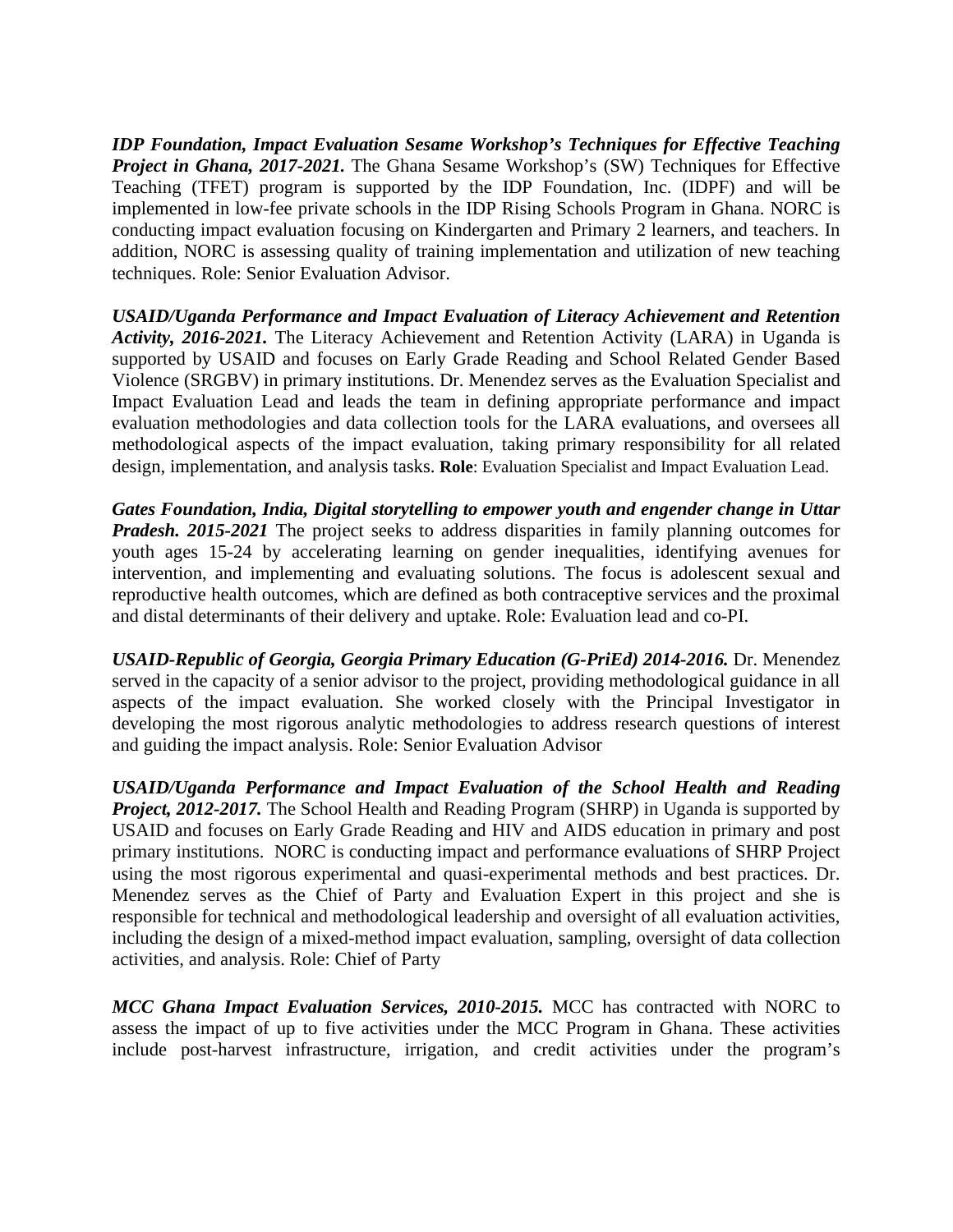Agriculture Project; and Education and Financial Services activities under its Rural Development Project. Dr. Menendez serves as the Evaluation Expert and Technical Team Lead on this project. As such, she is responsible for all aspects of the design, implementation, and analysis related to the impact evaluations, which will take the form of quasi-experimental designs. Role: PI

## **Honors, Academic Awards, Grants**

| 1986-1987 | Graduate Fellowship, Instituto Torcuato DiTella, Argentina               |
|-----------|--------------------------------------------------------------------------|
| 1988      | United Nations-ILPES, Fellowship. XXIX Curso Internacional<br>de         |
|           | Desarrollo, Planificación y Políticas Públicas, Chile                    |
| 1988      | Raul Prebisch Foundation, Latin-American Economies Fellowship            |
| 1993-1994 | Ford Foundation Scholarship                                              |
| 1994-1996 | Graduate Fellowship, Boston University                                   |
| 1995-1997 | Rosenstein-Rodan Fellowship                                              |
| 2002-2007 | NIH-Poverty, Inequality and Health in Economic Development               |
| 2003      | Finalist Research Medal for "Why have urban poverty and income           |
|           | inequality increased so much? Argentina 1991-2001." Global               |
|           | Development Network Annual Conference. Cairo, Egypt 2003.                |
| 2003-2008 | NIA-Economics of Aging: Economic Status, Economic Inequality and         |
|           | Health Inequality - Researcher                                           |
| 2010-2011 | Population Research Center, University of Chicago, Research Grant        |
| 2010-2011 | Center for Human Potential and Public Policy, University of Chicago,     |
|           | <b>Faculty Development Award</b>                                         |
| 2011-2012 | Population Research Center, University of Chicago, Research Grant:       |
|           | Social protection and labor market outcomes in South Africa: Employment  |
|           | and Youth Transitions to the Marketplace - Principal Investigator        |
| 2011-2012 | International Development Research Centre (IDRC) Social Protection and   |
|           | labour market outcomes of the youth in South Africa - Researcher         |
| 2012-2014 | Hewlett Foundation, Population, reproductive health and economic         |
|           | development program (PopDev). Population Reference Bureau: Fertility     |
|           | Timing and Women's Economic Outcomes in South Africa - Researcher        |
| 2013-2015 | National Science Foundation (NSF): Finding the Source: Interdisciplinary |
|           | Methodologies for Evaluation of Game-Based STEM learning - Principal     |
|           | Investigator                                                             |
| 2014-2016 | University of Chicago Center in Delhi- Research Grant: "Designing        |
|           | Solutions for Adolescent Sexual and Reproductive Health in India" -      |
|           | Principal Investigator                                                   |
| 2015-2016 | University of Chicago Center in Delhi- Research Grant: "A Randomized     |
|           | Evaluation of the Impacts of Matching Benefits and Low Cost Financial    |
|           | Education on the Take-up and Contribution to a Pension Scheme (NPS--     |